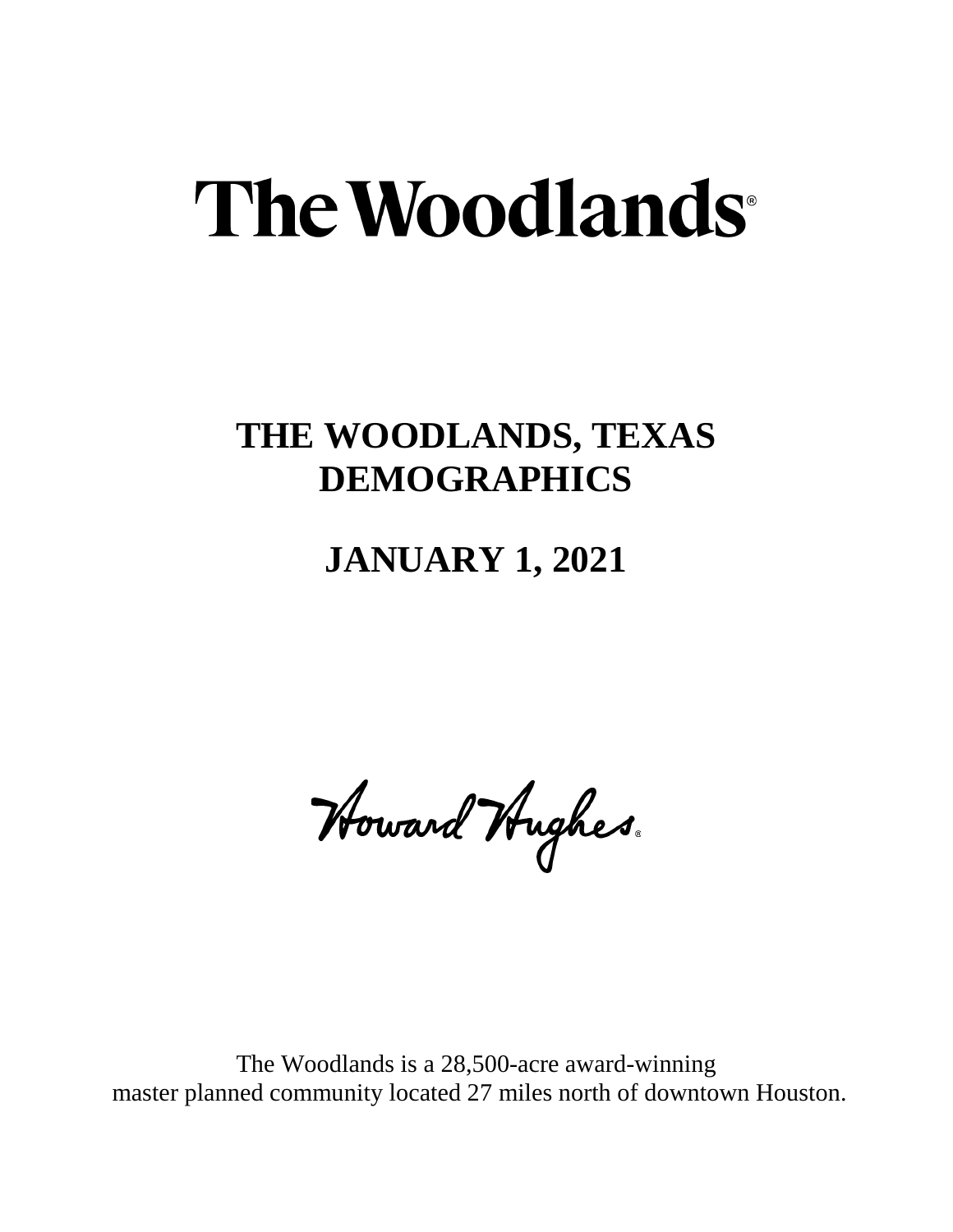

The Woodlands Towers at The Waterway













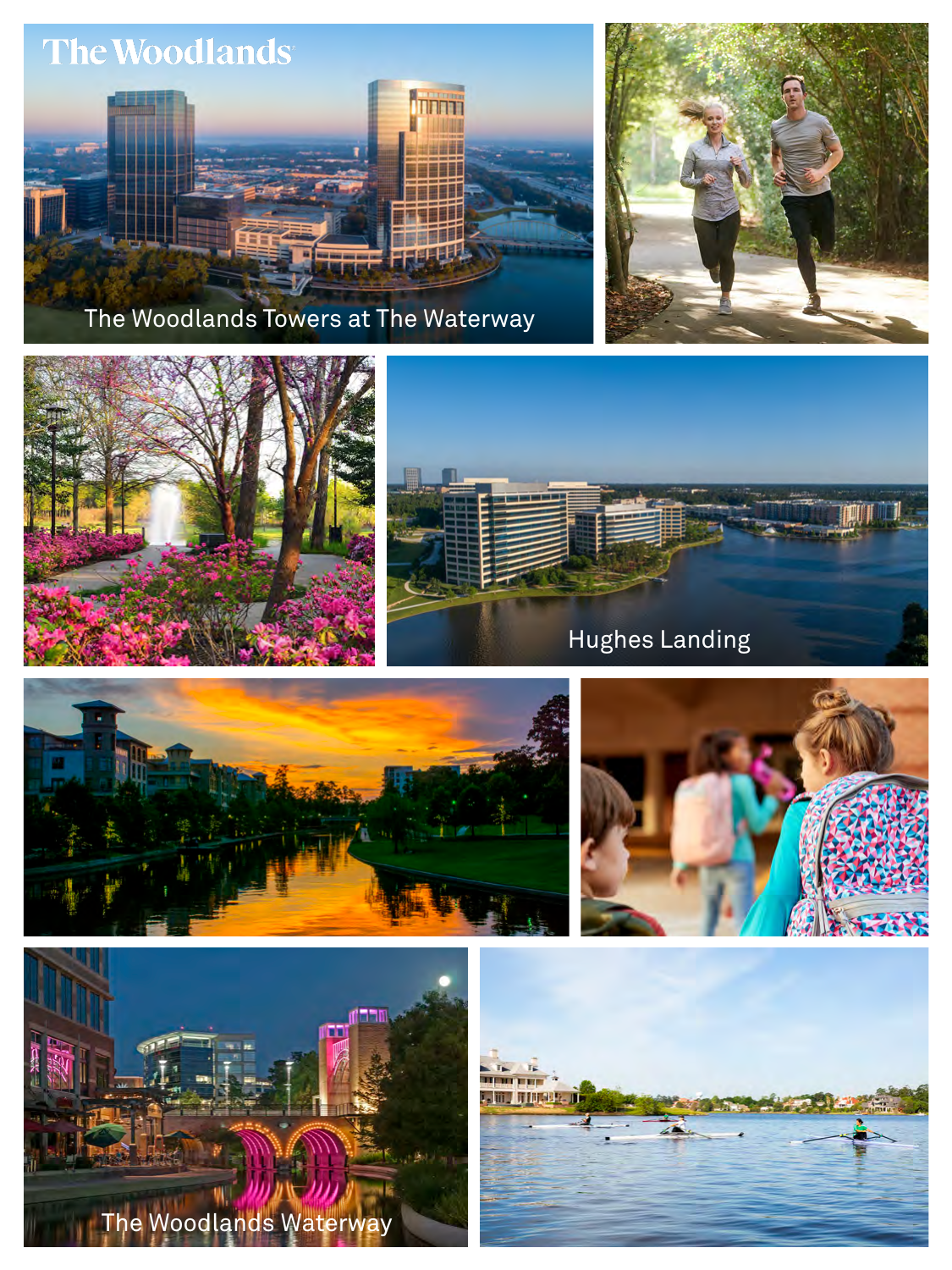#### **THE WOODLANDS DEMOGRAPHICS**

| 1. POPULATION                      |            |
|------------------------------------|------------|
| <b>Total</b>                       | 119,000    |
| Persons Per Household              | 2.72       |
| <b>Occupied Dwellings</b>          | 43,750     |
| Median Age                         | 40.4       |
| <b>ADULT AGES</b><br>2.            |            |
| <b>Total Adults</b>                | 85,680     |
| $18 - 24$                          | 8%         |
| $25 - 34$                          | 15%        |
| $35 - 44$                          | 18%        |
| $45 - 54$                          | 23%        |
| $55 - 64$                          | 18%        |
| $65 - 74$                          | 11%        |
| 75-Plus                            | 7%         |
| <b>CHILDREN</b><br>3.              |            |
| <b>Households with Children</b>    | 39.2%      |
| <b>Total Children</b>              | 33,320     |
| Under 5                            | 21%        |
| $5 - 9$                            | 31%        |
| $10 - 14$                          | 30%        |
| $15 - 17$                          | 18%        |
| <b>HOUSEHOLD PERSONS</b><br>4.     |            |
| Average                            | 2.72       |
| 1                                  | 22%        |
| $\overline{2}$                     | 34%        |
| 3                                  | 16%        |
| 4-Plus                             | 28%        |
| <b>HOUSEHOLD INCOME</b><br>5.      |            |
| <b>Median</b>                      | \$122,634  |
| Under \$25,000                     | 9%         |
| $$25 - $34,999$                    | 5%         |
| $$35 - $49,999$                    | 7%         |
| \$50 - \$74,999<br>$$75 - $99,999$ | 11%<br>10% |
| $$100 - $149,999$                  | 17%        |
| \$150 - \$199,999                  | 13%        |
| \$200,000-Plus                     | 28%        |

Sources: US Census Bureau and The Howard Hughes Corporation

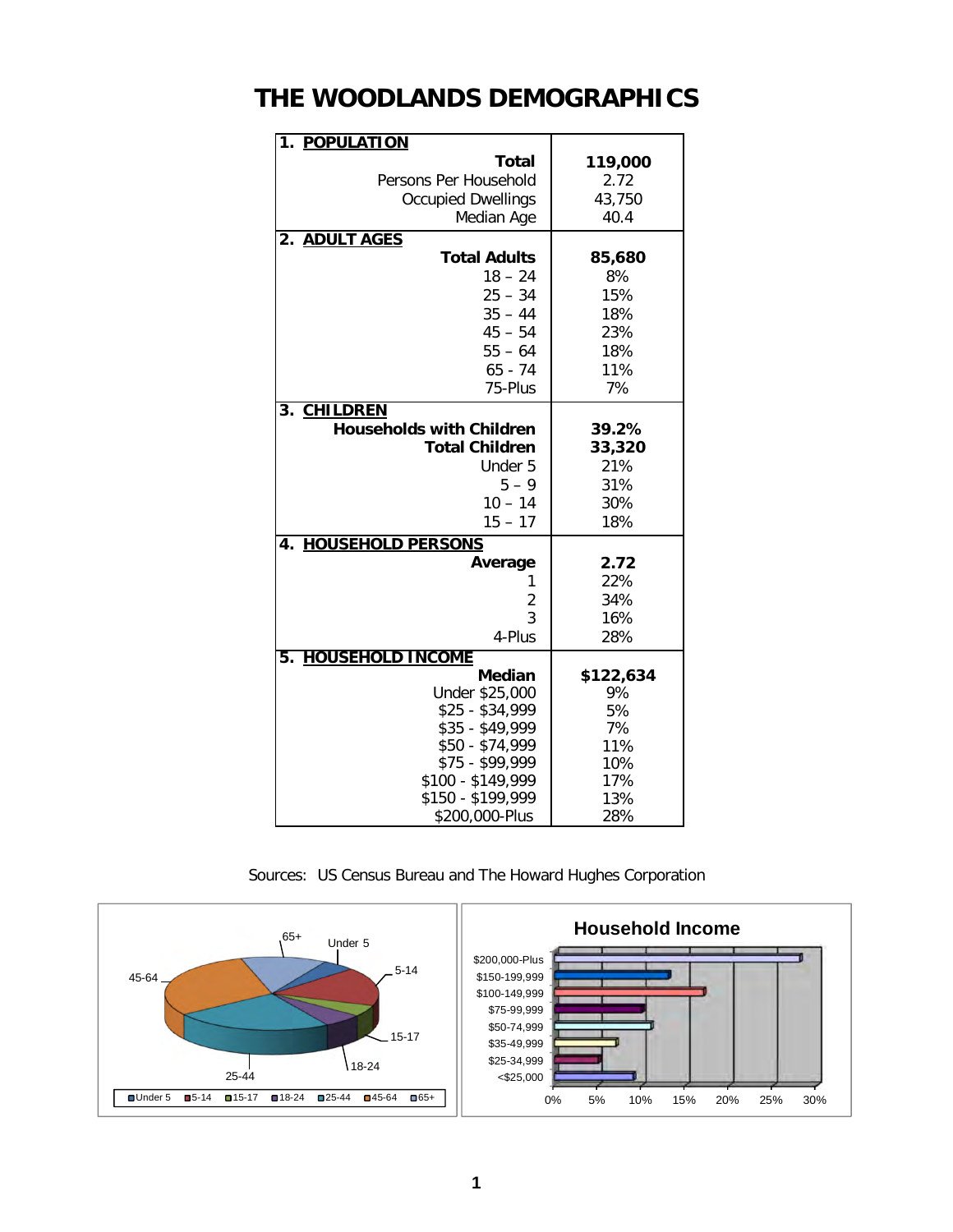| 36         | 2.92                   | 462,610                      | 208,832                       |                | 2025 | \$76,892                | \$104,340                |                  | 6.2%       | 7.1%                | 7.8%                | 11.2%                                                                                                                                                                                                                                                                                                                                                                 | 16.7%               | 12.5%               | 17.3%                 | 21.2%        |                   | 6.4%                   | 14.0%        | 7.2%        | 6.9%        | 13.6%       | 13.7%                                       | 12.8%       | 11.4%        | 8.4%          | 4.2%         | 1.4%    |
|------------|------------------------|------------------------------|-------------------------------|----------------|------|-------------------------|--------------------------|------------------|------------|---------------------|---------------------|-----------------------------------------------------------------------------------------------------------------------------------------------------------------------------------------------------------------------------------------------------------------------------------------------------------------------------------------------------------------------|---------------------|---------------------|-----------------------|--------------|-------------------|------------------------|--------------|-------------|-------------|-------------|---------------------------------------------|-------------|--------------|---------------|--------------|---------|
| 35         | 2.92                   | 434,118                      | 197,662                       | 20-Mile        | 2020 | \$74,847                | \$101,997                |                  | 6.4%       | 7.1%                | 8.1%                | 11.5%                                                                                                                                                                                                                                                                                                                                                                 | 17.1%               | 12.8%               | 16.9%                 | 20.1%        |                   | 7.1%                   | 15.1%        | 7.2%        | 6.6%        | 14.5%       | 13.9%                                       | 12.9%       | 11.3%        | 7.3%          | 3.1%         | 1.0%    |
| 33         | 2.94                   | 341,499                      | 160,270                       |                | 2010 | \$61,251                | \$81,197                 |                  | 9.0%       | 9.2%                | 9.7%                | 13.2%                                                                                                                                                                                                                                                                                                                                                                 | 18.6%               | 14.1%               | 14.1%                 | 12.1%        |                   | 8.2%                   | 16.4%        | 7.6%        | 6.3%        | 14.4%       | 14.7%                                       | 14.1%       | 10.2%        | 5.1%          | 2.3%         | 0.7%    |
| 37         | 2.85                   | 289,073                      | 134,252                       |                | 2025 | \$82,610                | \$110,535                |                  | 5.5%       | 6.5%                | 7.5%                | 10.8%                                                                                                                                                                                                                                                                                                                                                                 | 16.0%               | 12.2%               | 17.8%                 | 23.7%        |                   | 6.4%                   | 14.0%        | 7.2%        | 6.9%        | 13.3%       | 13.8%                                       | 13.0%       | 11.4%        | 8.4%          | 4.2%         | 1.4%    |
| 35         | 2.85                   | 267,640                      | 125,494                       | 15-Mile        | 2020 | \$80,240                | \$107,968                |                  | 5.7%       | 6.6%                | 7.6%                | 11.1%                                                                                                                                                                                                                                                                                                                                                                 | 16.4%               | 12.5%               | 17.5%                 | 22.6%        |                   | 7.2%                   | 15.2%        | 7.1%        | 6.4%        | 14.3%       | 14.1%                                       | 13.0%       | 11.4%        | 7.3%          | 3.0%         | 1.0%    |
| 33         | 2.85                   | 97,259                       | 96,951                        |                | 2010 | \$63,943                | \$84,330                 |                  | 8.4%       | 9.0%                | 9.2%                | 12.8%                                                                                                                                                                                                                                                                                                                                                                 | 18.5%               | 14.5%               | 14.6%                 | 13.0%        |                   | 8.1%                   | 16.1%        | 7.4%        | 6.3%        | 14.7%       | 14.7%                                       | 14.2%       | 10.3%        | 5.0%          | 2.4%         | 0.8%    |
| 37         | 2.83                   | 54,575                       | 53,950                        |                | 2025 | \$99,010                | \$126,890                |                  | 4.1%       | 4.8%                | 6.5%                | 8.9%                                                                                                                                                                                                                                                                                                                                                                  | 14.1%               | 12.1%               | 19.2%                 | 30.3%        |                   | 6.2%                   | 13.9%        | 7.2%        | 6.8%        | 12.8%       | 13.3%                                       | 13.2%       | 12.0%        | 8.8%          | 4.4%         | 1.4%    |
| 36         | 2.83                   | 41,813                       | 49,713                        | <b>IO-Mile</b> | 2020 | \$96,140                | \$124,039                |                  | 4.2%       | 4.9%                | 6.5%                | 9.3%                                                                                                                                                                                                                                                                                                                                                                  | 14.6%               | 12.5%               | 19.0%                 | 29.0%        |                   | 6.9%                   | 15.1%        | 7.2%        | 6.2%        | 13.4%       | 14.0%                                       | 13.6%       | 12.0%        | 7.5%          | 3.1%         | 1.0%    |
| 35         | 2.83                   | 01,89                        | 37,570                        |                | 2010 | \$74,132                | \$96,035                 |                  | 6.8%       | 7.0%                | 6.8%                | 11.6%                                                                                                                                                                                                                                                                                                                                                                 | 18.4%               | 15.4%               | 17.2%                 | 16.8%        |                   | 7.7%                   | 16.1%        | 7.4%        | 5.4%        | 13.9%       | 15.3%                                       | 14.9%       | 10.8%        | 5.2%          | 2.4%         | 0.9%    |
| 39         | 2.67                   | 47,147                       | 19,790                        |                | 2025 | \$112,252               | \$137,349                |                  |            |                     |                     | $\frac{3.3\%}{4.5\%}\n \times \frac{1.5\%}{1.6\%}\n \times \frac{1.5\%}{1.5\%}\n \times \frac{1.5\%}{1.2\%}\n \times \frac{1.5\%}{1.2\%}\n \times \frac{1.5\%}{1.2\%}\n \times \frac{1.5\%}{1.2\%}\n \times \frac{1.5\%}{1.2\%}\n \times \frac{1.5\%}{1.2\%}\n \times \frac{1.5\%}{1.2\%}\n \times \frac{1.5\%}{1.2\%}\n \times \frac{1.5\%}{1.2\%}\n \times \frac{1$ |                     |                     |                       |              |                   | $\%$<br>$\overline{6}$ |              |             |             |             | $\frac{13.6\%}{6.3\%}\times\frac{1}{2.3\%}$ |             | 12.1         | 12.1%<br>9.2% | 4.7%<br>1.6% |         |
| 37         | 2.67                   | 42,597                       | 17,751                        | 5-Mile         | 2020 | \$108,457               | \$134,023                |                  | 3.7%       | 4.5%                | 4.6%                | 8.0%                                                                                                                                                                                                                                                                                                                                                                  | 12.1%               | 13.0%               | 21.2%                 | 32.9%        |                   | 6.9%                   | 14.7%        | 6.6%        | 5.6%        | 13.2%       | 14.7%                                       | 13.4%       | 12.3%        | 8.0%          | 3.4%         | 1.2%    |
| 36         | 2.65                   | 32,789                       | 13,552                        |                | 2010 | \$72,687                | \$96,148                 |                  | 7.7%       | 7.0%                | 6.1%                | 11.6%                                                                                                                                                                                                                                                                                                                                                                 | 19.4%               | 15.4%               | 16.0%                 | 16.8%        |                   | 7.2%                   | 14.9%        | 6.7%        | 5.3%        | 14.4%       | 14.7%                                       | 15.1%       | 12.0%        | 5.8%          | 2.8%         | 1.1%    |
| Median Age | Average Household Size | Owner-Occupied Housing Units | Renter-Occupied Housing Units |                |      | Median Household Income | Average Household Income | Household Income | < \$15,000 | \$15,000 - \$24,999 | $$25,000 - $34,999$ | \$35,000 - \$49,999                                                                                                                                                                                                                                                                                                                                                   | \$50,000 - \$74,999 | \$75,000 - \$99,999 | \$100,000 - \$149,999 | $$150,000 +$ | Population by Age | 4<br>Age 0 -           | $Age 5 - 14$ | Age 15 - 19 | Age 20 - 24 | Age 25 - 34 | Age 35 - 44                                 | Age 45 - 54 | 49 - 55 - 64 | Age 65 - 74   | Age 75 - 84  | Age 85+ |

# Demographic and Income Profile Summary **Demographic and Income Profile Summary** The Woodlands Area **The Woodlands Area**

15-Mile

Population 123,020 | 161,119 | 178,848 | 394,419 | 541,560 | 589,60 | 589,640 | 589,620 | 1,204,140, 1,20,100, 1,20,445 | 1,359,655<br>Population | 178,845,989 | 178,848 | 394,419 | 541,560 | 589,641,560 | 541,560 | 541,560 | Median Age 1 36 1 37 36 1 36 1 36 36 36 37 38 38 396 396 397 396 396 397 398 396 397 398 398 398 398 398 398 3

394,419 2010

178,848 2025

161,119

123,020 2010

Population

5-Mile 2020

589,610

2025

10-Mile<br>2020<br>541,560

1,959,655 2025

1,845,989

1,474,696

1,206,662 2025

1,120,441 2020

839,494 2010

2020

2010

20-Mile

Note: Mileage radius centered at Interstate 45 and Woodlands Parkway, site of The Woodlands Regional Mall. Note: Mileage radius centered at Interstate 45 and Woodlands Parkway, site of The Woodlands Regional Mall. Percents may not add to 100% due to rounding.

Percents may not add to 100% due to rounding.<br>Source: Zonda / Neustar ElementOne

Source: Zonda / Neustar ElementOne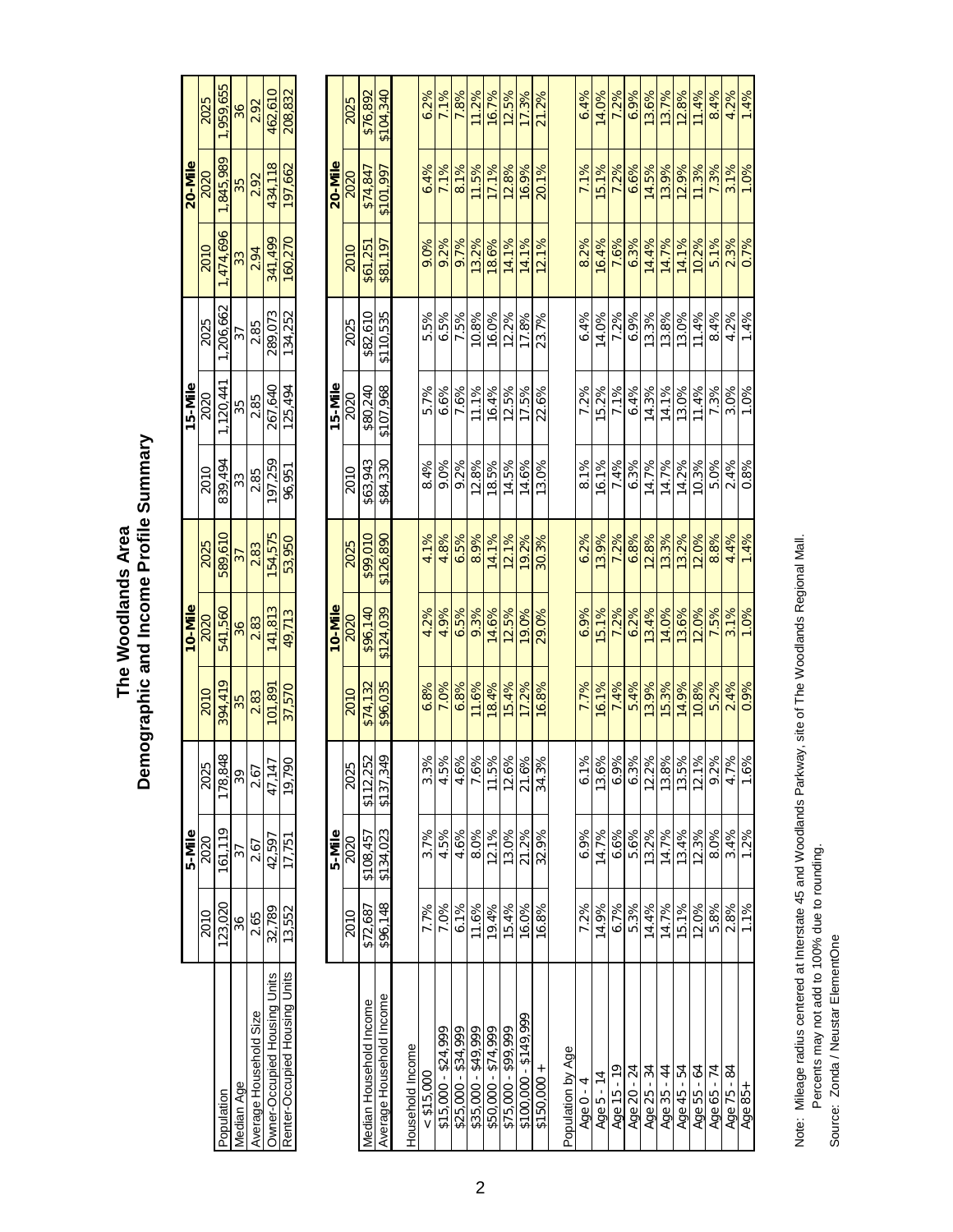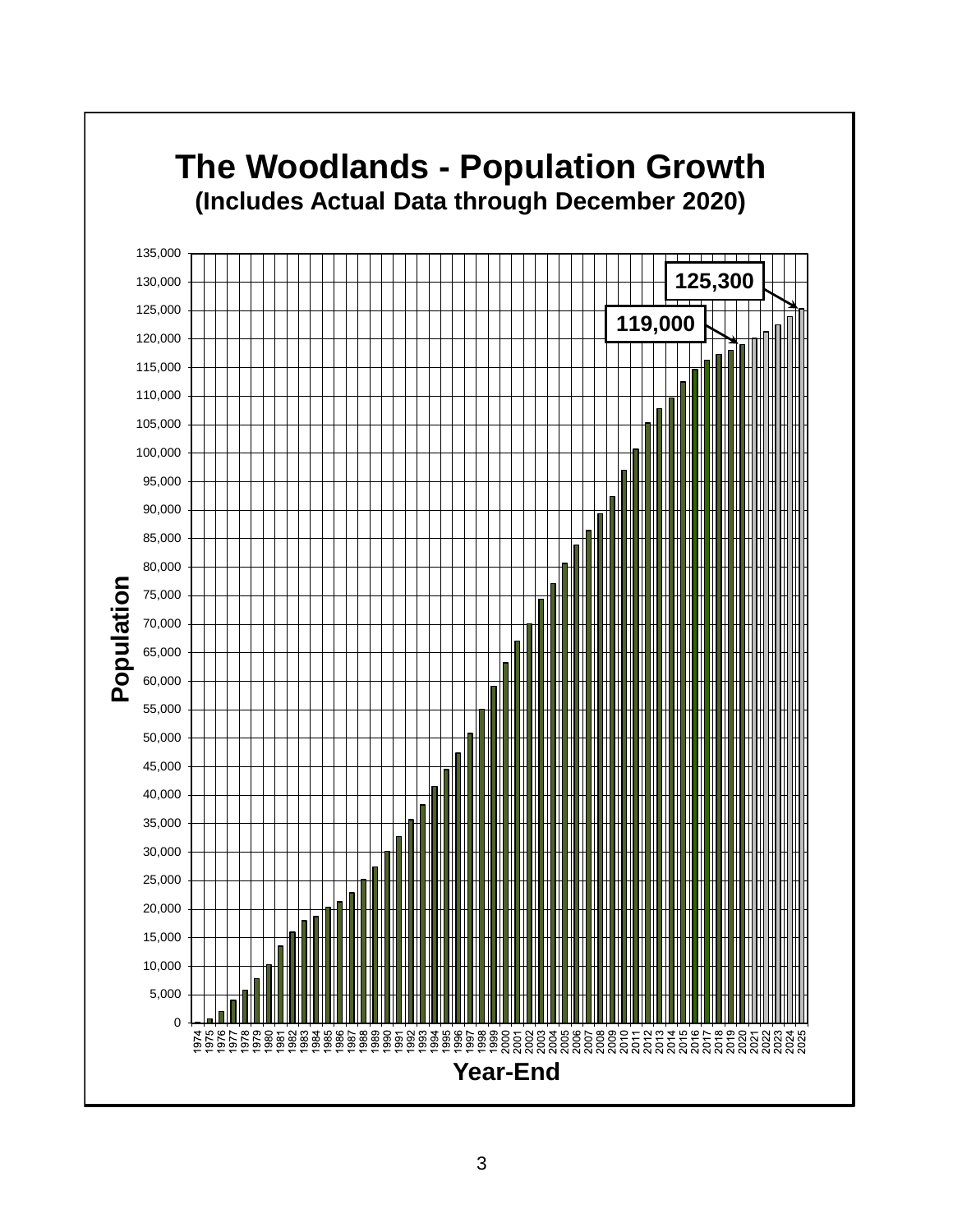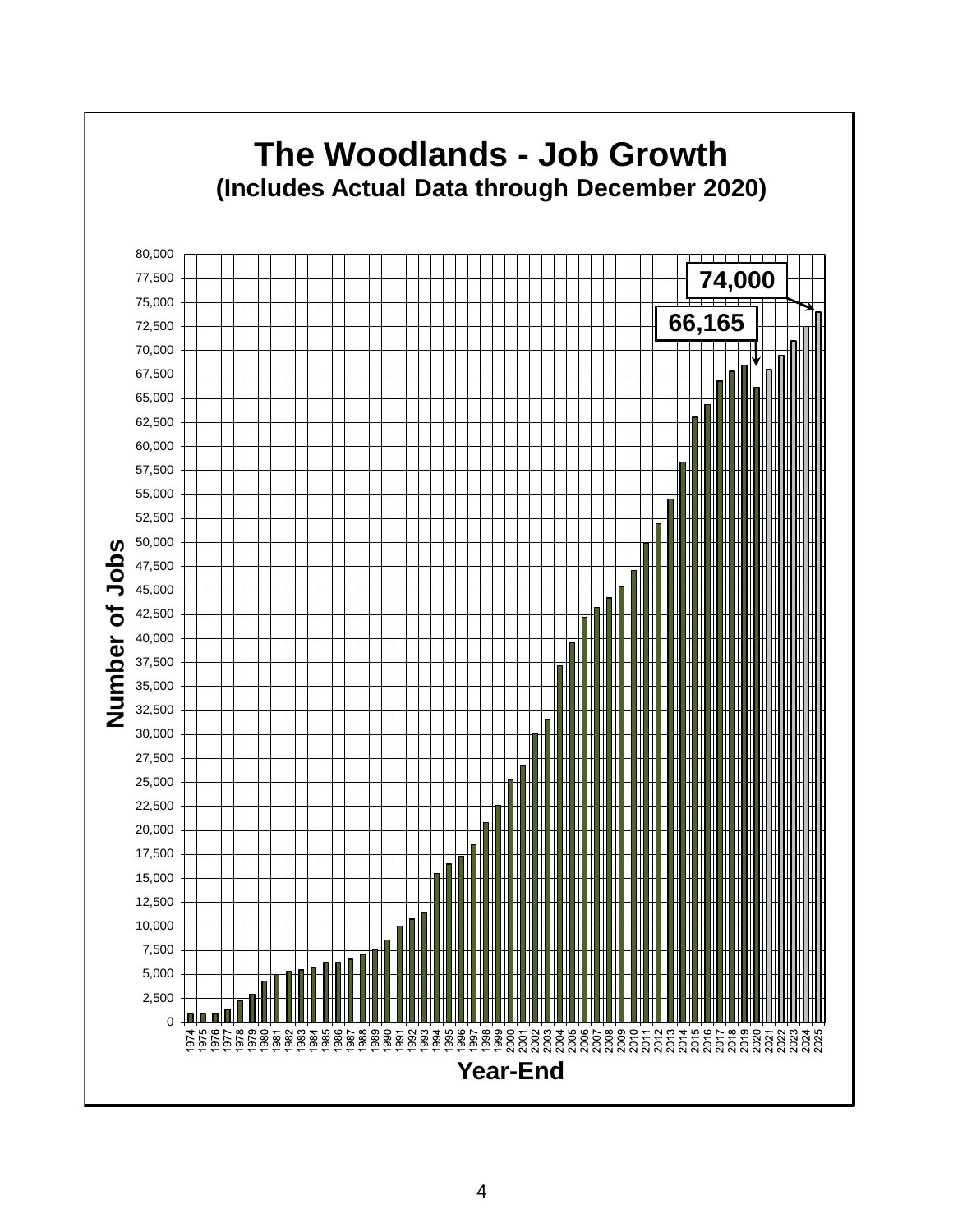| THE WOODLANDS, TX - Historical Statistical Data |                   |       |                   |       |             |              |                  |      |        |             |  |  |
|-------------------------------------------------|-------------------|-------|-------------------|-------|-------------|--------------|------------------|------|--------|-------------|--|--|
|                                                 | <b>POPULATION</b> |       | <b>HOUSEHOLDS</b> |       | <b>HH</b>   | <b>HOME</b>  | <b>EMPLOYERS</b> |      |        | <b>JOBS</b> |  |  |
| <b>DATE</b>                                     | Cum.              | Gain  | Cum.              | Gain  | <b>Size</b> | <b>Sales</b> | Cum.             | Gain | Cum.   | Gain        |  |  |
| 1974                                            | 124               | 124   | 53                | 53    | 2.34        | 73           | 65               | 65   | 900    | 900         |  |  |
| 1975                                            | 744               | 620   | 242               | 189   | 3.07        | 219          | 60               | (5)  | 915    | 15          |  |  |
| 1976                                            | 2,079             | 1,335 | 646               | 404   | 3.22        | 497          | 62               | 2    | 938    | 23          |  |  |
| 1977                                            | 4,011             | 1,932 | 1,267             | 621   | 3.17        | 571          | 91               | 29   | 1,349  | 411         |  |  |
| 1978                                            | 5,849             | 1,838 | 1,820             | 553   | 3.21        | 514          | 130              | 39   | 2,279  | 930         |  |  |
| 1979                                            | 7,800             | 1,951 | 2,532             | 712   | 3.08        | 568          | 162              | 32   | 2,936  | 657         |  |  |
| 1980                                            | 10,279            | 2,479 | 3,505             | 973   | 2.93        | 685          | 190              | 28   | 4,290  | 1,354       |  |  |
| 1981                                            | 13,541            | 3,262 | 4,824             | 1,319 | 2.81        | 860          | 231              | 41   | 4,977  | 687         |  |  |
| 1982                                            | 15,959            | 2,418 | 5,695             | 871   | 2.80        | 980          | 270              | 39   | 5,258  | 281         |  |  |
| 1983                                            | 17,947            | 1,988 | 6,471             | 776   | 2.77        | 719          | 275              | 5    | 5,450  | 192         |  |  |
| 1984                                            | 18,702            | 755   | 6,756             | 285   | 2.77        | 590          | 275              |      | 5,700  | 250         |  |  |
| 1985                                            | 20,327            | 1,625 | 7,303             | 547   | 2.78        | 473          | 266              | (9)  | 6,199  | 499         |  |  |
| 1986                                            | 21,254            | 927   | 7,705             | 402   | 2.76        | 457          | 280              | 14   | 6,236  | 37          |  |  |
| 1987                                            | 22,887            | 1,633 | 8,321             | 616   | 2.75        | 499          | 314              | 34   | 6,542  | 306         |  |  |
| 1988                                            | 25,145            | 2,258 | 9,126             | 805   | 2.76        | 627          | 340              | 26   | 7,050  | 508         |  |  |
| 1989                                            | 27,416            | 2,271 | 9,888             | 762   | 2.77        | 772          | 380              | 40   | 7,550  | 500         |  |  |
| 1990                                            | 30,165            | 2,749 | 10,808            | 920   | 2.79        | 901          | 410              | 30   | 8,570  | 1,020       |  |  |
| 1991                                            | 32,713            | 2,548 | 11,676            | 868   | 2.80        | 914          | 466              | 56   | 10,016 | 1,446       |  |  |
| 1992                                            | 35,656            | 2,943 | 12,621            | 945   | 2.83        | 893          | 480              | 14   | 10,747 | 731         |  |  |
| 1993                                            | 38,277            | 2,621 | 13,707            | 1,086 | 2.79        | 810          | 472              | (8)  | 11,500 | 753         |  |  |
| 1994                                            | 41,569            | 3,292 | 14,838            | 1,131 | 2.80        | 942          | 660              | 188  | 15,500 | 4,000       |  |  |
| 1995                                            | 44,517            | 2,948 | 15,907            | 1,069 | 2.80        | 988          | 718              | 58   | 16,500 | 1,000       |  |  |
| 1996                                            | 47,346            | 2,829 | 16,918            | 1,011 | 2.80        | 1,053        | 741              | 23   | 17,284 | 784         |  |  |
| 1997                                            | 50,789            | 3,443 | 18,073            | 1,155 | 2.81        | 1,155        | 787              | 46   | 18,524 | 1,240       |  |  |
| 1998                                            | 55,063            | 4,274 | 19,298            | 1,225 | 2.85        | 1,450        | 842              | 55   | 20,804 | 2,280       |  |  |
| 1999                                            | 59,138            | 4,075 | 20,458            | 1,160 | 2.89        | 1,381        | 896              | 54   | 22,629 | 1,825       |  |  |
| 2000                                            | 63,203            | 4,065 | 22,277            | 1,819 | 2.84        | 1,679        | 984              | 88   | 25,270 | 2,641       |  |  |
| 2001                                            | 67,054            | 3,851 | 24,186            | 1,909 | 2.77        | 1,601        | 1,030            | 46   | 26,686 | 1,416       |  |  |
| 2002                                            | 70,050            | 2,996 | 25,372            | 1,186 | 2.76        | 1,378        | 1,112            | 82   | 30,096 | 3,410       |  |  |
| 2003                                            | 74,358            | 4,308 | 27,017            | 1,645 | 2.75        | 1,426        | 1,140            | 28   | 31,500 | 1,404       |  |  |
| 2004                                            | 77,128            | 2,770 | 28,044            | 1,027 | 2.75        | 1,328        | 1,219            | 79   | 37,175 | 5,675       |  |  |
| 2005                                            | 80,659            | 3,531 | 29,252            | 1,208 | 2.76        | 1,515        | 1,310            | 91   | 39,541 | 2,366       |  |  |
| 2006                                            | 83,884            | 3,225 | 30,818            | 1,566 | 2.72        | 1,409        | 1,511            | 201  | 42,190 | 2,649       |  |  |
| 2007                                            | 86,401            | 2,517 | 32,135            | 1,317 | 2.69        | 767          | 1,551            | 40   | 43,200 | 1,010       |  |  |
| 2008                                            | 89,397            | 2,996 | 33,728            | 1,593 | 2.65        | 750          | 1,587            | 36   | 44,202 | 1,002       |  |  |
| 2009                                            | 92,348            | 2,951 | 34,960            | 1,232 | 2.64        | 633          | 1,650            | 63   | 45,380 | 1,178       |  |  |
| 2010                                            | 97,023            | 4,675 | 36,819            | 1,859 | 2.64        | 786          | 1,712            | 62   | 47,100 | 1,720       |  |  |
| 2011                                            | 100,670           | 3,647 | 38,028            | 1,209 | 2.65        | 945          | 1,755            | 43   | 49,960 | 2,860       |  |  |
| 2012                                            | 105,283           | 4,613 | 39,783            | 1,755 | 2.65        | 1,007        | 1,870            | 115  | 51,940 | 1,980       |  |  |
| 2013                                            | 107,769           | 2,486 | 40,618            | 835   | 2.65        | 649          | 1,901            | 31   | 54,504 | 2,564       |  |  |
| 2014                                            | 109,679           | 1,910 | 41,199            | 581   | 2.66        | 468          | 1,973            | 72   | 58,400 | 3,896       |  |  |
| 2015                                            | 112,505           | 2,826 | 41,849            | 650   | 2.69        | 256          | 2,182            | 209  | 63,030 | 4,630       |  |  |
| 2016                                            | 114,625           | 2,120 | 42,508            | 659   | 2.70        | 248          | 2,158            | (24) | 64,365 | 1,335       |  |  |
| 2017                                            | 116,278           | 1,653 | 42,752            | 244   | 2.72        | 340          | 2,138            | (20) | 66,820 | 2,455       |  |  |
| 2018                                            | 117,305           | 1,027 | 43,130            | 378   | 2.72        | 343          | 2,181            | 43   | 67,850 | 1,030       |  |  |
| 2019                                            | 118,000           | 695   | 43,386            | 256   | 2.72        | 319          | 2,186            | 5    | 68,488 | 638         |  |  |
| 2020                                            | 119,000           | 1,000 | 43,750            | 364   | 2.72        | 236          | 2,140            | (46) | 66,165 | (2, 323)    |  |  |
| 2021 Est.                                       | 120,100           | 1,100 | 44,400            | 650   | 2.70        | 120          | 2,190            | 50   | 68,000 | 1,835       |  |  |
| 2022 Est.                                       | 121,300           | 1,200 | 45,000            | 600   | 2.69        | 100          | 2,240            | 50   | 69,500 | 1,500       |  |  |
| 2023 Est.                                       | 122,500           | 1,200 | 45,500            | 500   | 2.69        | 90           | 2,290            | 50   | 71,000 | 1,500       |  |  |
| 2024 Est.                                       | 123,900           | 1,400 | 46,000            | 500   | 2.69        | 60           | 2,340            | 50   | 72,500 | 1,500       |  |  |
| 2025 Est.                                       | 125,300           | 1,400 | 46,410            | 410   | 2.69        | 10           | 2,370            | 30   | 74,000 | 1,500       |  |  |

*Note: All estimates are based upon current land use projections and are subject to change.*